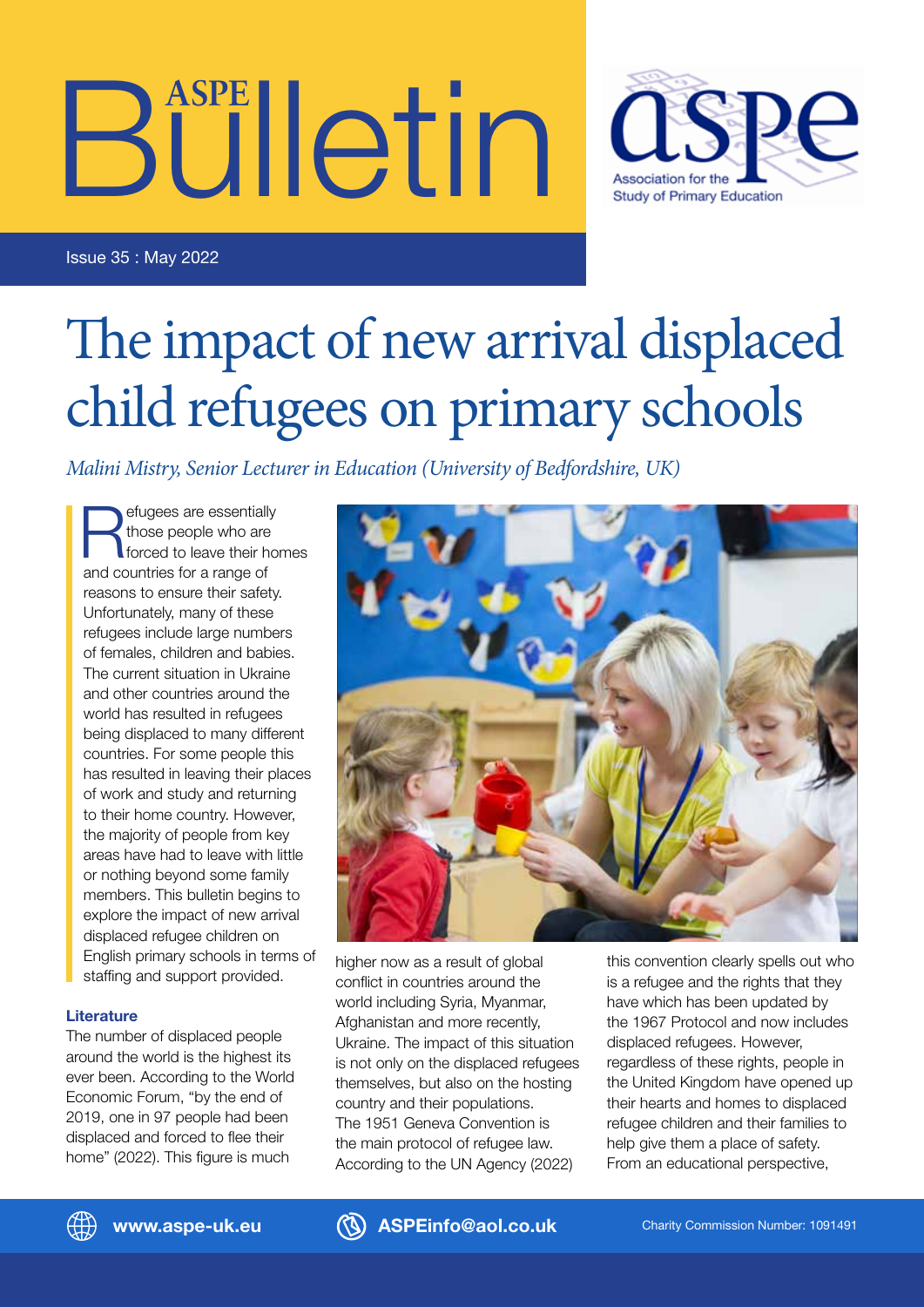**There is also a greater emphasis on learning mentors in schools to do even more nurturing activities to help these children deal with the trauma they have just been through.**

the National Curriculum in England clearly indicates that all children regardless of their background or ability have the right to have access to learning (DfE, 2022) and this includes displaced refugees. Furthermore, developmental theories illustrate the trajectory of what children should achieve by given milestones (Piaget, 1936). However, this may not be possible for children who are displaced refugees as they are likely to go through emotional and cultural disorientation first before they feel comfortable enough in a classroom with strangers to be open to learning. Here, perhaps Vygotsky's (1978) socio cultural theory would be more prevalent in terms of ensuring children have the opportunity to observe and engage in learning in a social way. This is particularly important if displaced refugee children also have English as an Additional Language (EAL) or no even no English at all (Mistry and Sood, 2020). One reason for this is so that children can see the expectations of learning if they see other children modelling it first.

#### **Impact on primary schools**

During many school visits to observe Early Years and primary teacher training students over the last three months, a number of informal conversations have taken place with mentors and senior leaders in relation to either preparations taking place to host some displaced refugee children, or the support needed to help meet the needs of these children that have already arrived to relatives and families. Permission was given to share these brief comments. From observations in schools, generally the children are very welcoming



towards all visitors and new arrivals in their class. Although all staff are equally as welcoming and friendly, some staff especially teachers seem a little apprehensive in terms of the support needed to meet the needs of their displaced refugee children. This is only because all teachers want the best for their children, but with underlying issues of fear, anxiety, trauma, and may be a lack of English language understanding in their displaced refugees, they worry that they do not have enough time, adult support or resources to help them they way they would like to. One class teacher said "we have a buddy system so that any new arrival is paired up with a more confident, kind and compassionate child to help them settle in our school". Furthermore, this discussion showed how welcoming and accepting children can be in including new children into their class community. However, another mentor commented "I'm worried that we do not have enough support staff to work 1:1 with my displaced refugee child, therefore sometimes they do not get enough of my time". A third mentor commented "my main

concern is that I need to help my displaced refugee acquire English, which is challenging as the rest of my class are fluent speakers". From these brief conversations, it was evident to see that the key impact on primary schools is a lack of teaching assistants to help teachers in meeting the learning needs of these children. In addition, there is also a greater emphasis on learning mentors in schools to do even more nurturing activities to help these children deal with the trauma they have just been through.

#### **How are primary schools meeting the needs of their displaced children**

The priority of any primary school is to ensure that displaced refugee children settle in as quickly as possible so that they feel happy and safe as though they belong to the setting and class community. One school mentor said "one of the things we have done for all families with financial difficulties is that we have asked parents to donate good quality school uniforms which are no longer required to our school bank, then we give this out to anyone in need and



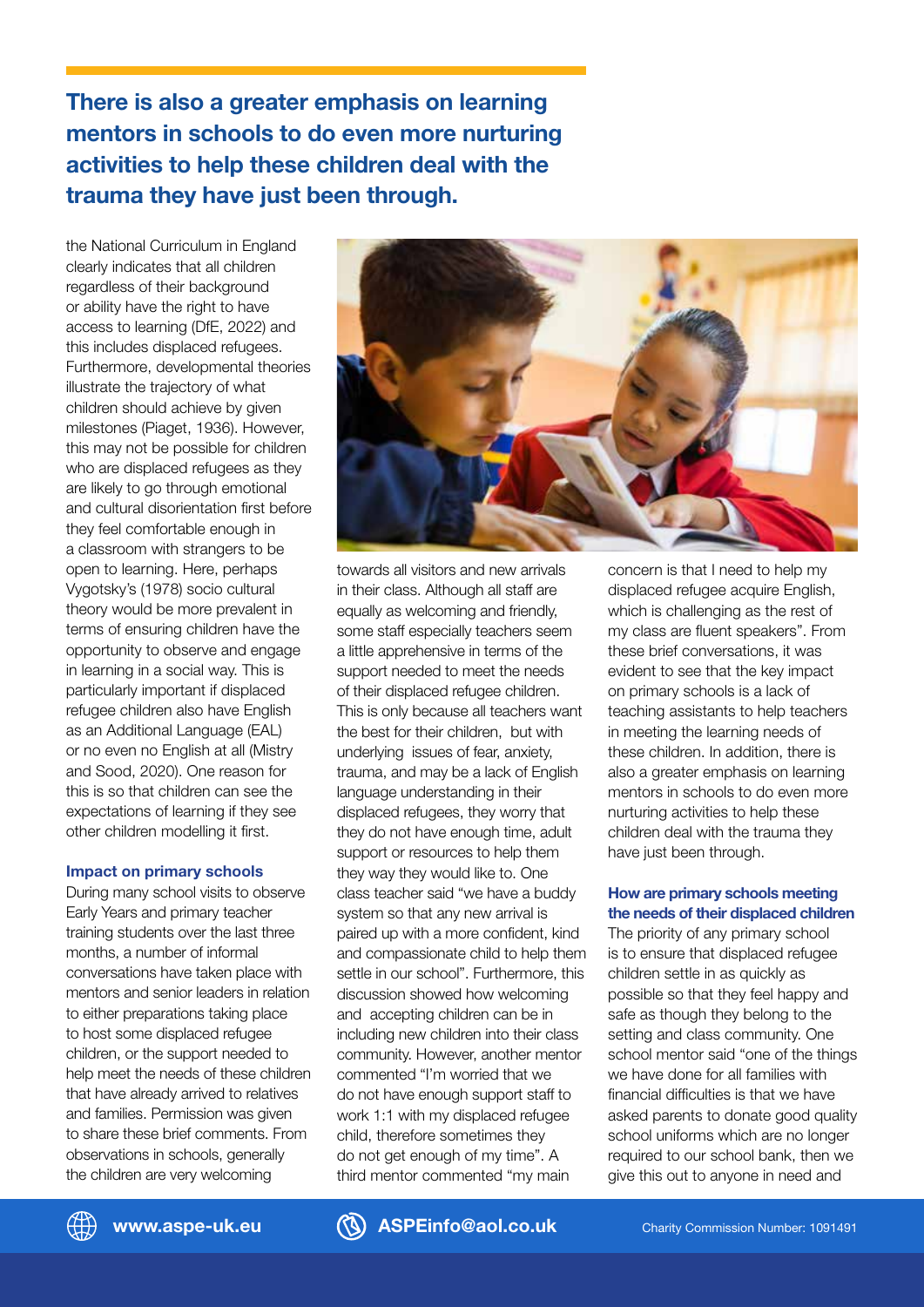**All adults need to have the confidence and patience to use gestures and picture cues to aid understanding.**

parents can give a donation towards this if they would like to". This is one way to ensure that parents do not feel under pressure to buy brand new uniform and for their child (ren) to feel part of their school. One headteacher said "we are trying to hire some more part time temporary teaching assistants to support teachers with group work for our displaced refugees as we have two in our school", but there is a budget restriction on this which implies schools need to find alternative means of funding this whether it is through fundraising or de-prioritizing another resource. Another senior leader said that they "are trying to make sure that there is provision of free school meals for these children", which also includes access to breakfast club. Another mentor said "we do daily phonics across the whole school so we need to do a lot of sound work with our refugee child which is reinforced through songs, rhymes, games and anything with repeated text". Furthermore, they also went on to say, like with any new arrival, all adults need to have the confidence and patience to use gestures and picture cues to aid understanding (Mistry and Sood, 2020).

Another head teacher said that their biggest worry as a school is "all the bad things these displaced refugees have seen and experienced whilst in Ukraine and the journey they have had to go through to get here", and this is because the psychological impact of this could really hamper a child's ability to learn as illustrated by the following case study from a Y2 teacher who had an interesting experience in the early stages of her career with a displaced refugee child:

#### **Case study**

A displaced male refugee from the old Yugoslavia came via Turkey into my Y2 class. He had no English language knowledge but was fluent in Turkish, so we were working on getting some translation support for a few hours a day to help him. From day one, the children were very helpful and showed him where things were kept, what he had to do, and were he had to go – which he began to pick up very quickly. One day a metal bin slipped out of my hands as it was being carried and it made a loud noise. The children in the class did not react other than look up briefly to see what the noise was and then carried on with their learning and conversations. However, my displaced refugee child dived under the tables with his head in his hands rocking backwards and forwards – with a look of fear in his eyes.

The children and support staff in the class were all confused as to why this child was under the table. After a lot of coaxing from myself and the children in the class, the child eventually came out from under the tables – he was visibly shaking. It transpired that in his old school in Yugoslavia they were trained that if they heard a loud noise they all need to get under the tables very quickly and put their hands over their heads to protect themselves from falling debris and shelling before being evacuated to another location. So this was his natural reaction. Over a period of time this child settled in well, but the staff team had to do a lot of work in terms of nurture activities, mindfulness tasks, and building confidence activities as well as getting some advice from a play therapist.



**www.aspe-uk.eu ASPEinfo@aol.co.uk** Charity Commission Number: 1091491